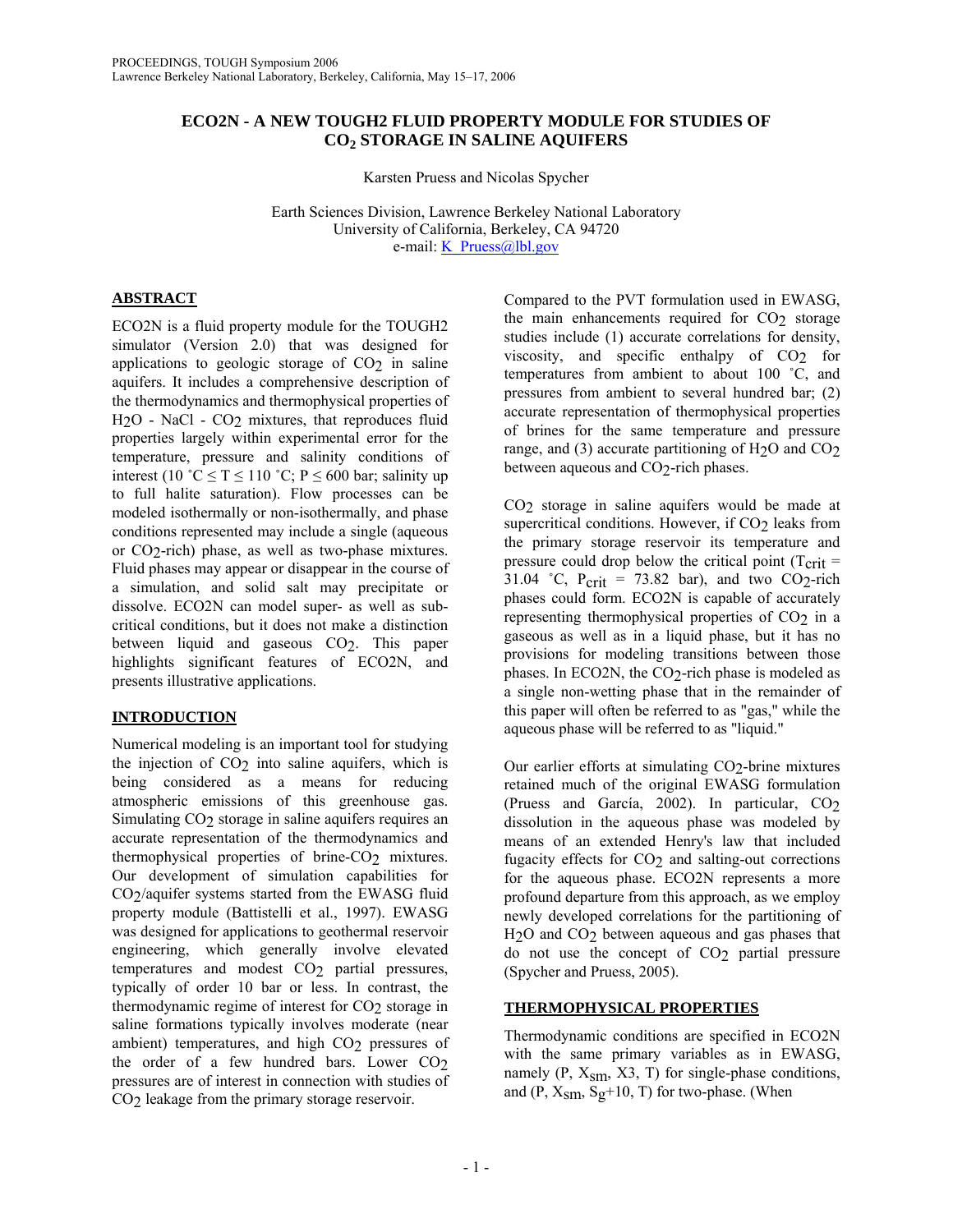discussing phase conditions, we refer to the fluid phases only; in all cases solid salt may precipitate or dissolve, adding another active phase to the system.) Here P is pressure, T temperature, X3 mass fraction of CO<sub>2</sub>, and S<sub>g</sub> gas saturation.  $X_{\rm sm}$  pertains to the salt and denotes salt (NaCl) mass fraction  $X<sub>S</sub>$  in the two-component H2O-NaCl system when no solid salt is present, while it denotes solid saturation  $S_s+10$ otherwise. The aqueous phase will in general include three components, H2O, NaCl and CO2. A natural choice for a salt concentration variable would be total salt mass fraction in the aqueous phase. However, using salt mass fraction in the binary system watersalt as primary variable is more convenient, as it facilitates calculation of brine properties, and treatment of salt precipitation and dissolution.

We now proceed to highlight the thermophysical property model.

### **Phase Partitioning**

In ECO2N the mutual solubilities of  $CO<sub>2</sub>$  and H<sub>2</sub>O in gas and brine phases are calculated from the correlations of Spycher and Pruess (2005). For input parameters of temperature T and pressure P, these correlations obtain the compositions of coexisting gas and brine phases in a non-iterative manner and generally within experimental accuracy in the temperature range 12 °C  $\leq T \leq 110$  °C, pressures up to 600 bar, and salinity up to saturated NaCl brines. The main features of the phase partitioning are (1) CO2 concentrations in brine increase approximately linearly with pressure at low (sub-critical) pressures, but for  $P > P_{\text{crit}}$  dissolved concentrations increase only weakly with increasing pressures; (2) water solubility in the  $CO<sub>2</sub>$ -rich phase is substantially larger than would be predicted on the basis of an "evaporation model," that would consider water partial pressure in the CO2-rich phase to be equal to saturated vapor pressure.

At the temperature and pressure conditions of interest to geologic disposal of CO2, equilibrium between aqueous and gas phases corresponds to a dissolved  $CO<sub>2</sub>$  mass fraction in the aqueous phase,  $X<sub>2,eq</sub>$ , on the order of a few percent, while the mass fraction of water in the gas phase,  $Y_{1,eq}$ , is a fraction of a percent, so that gas phase  $CO<sub>2</sub>$  mass fraction Y<sub>2,eq</sub> = 1 -Y<sub>1,eq</sub> is larger than 0.99. The CO<sub>2</sub> mass fraction X3 in single-phase liquid conditions is restricted to  $X3 < X2_{eq}$ , while for single-phase gas conditions we have  $X3 > Y_{2,eq}$ . Intermediate values ( $X_{2,eq} \le X3 \le$ Y<sub>2,eq</sub>) correspond to two-phase conditions with different proportions of aqueous and gas phases (Fig. 1).



*Figure 1. CO2 phase partitioning in the system H2O - NaCl - CO2.* 

As in EWASG, the third primary variable is  $S_g+10$ (gas saturation plus ten) in two-phase conditions. However, as a convenience to the user it is possible to initialize ECO2N with X3 in the entire range  $0 \le$  $X3 \leq 1$ . In EWASG, specification of X3 outside the range of single-phase conditions will produce an informative message, followed by an "erroneous data initialization" error return and "stop execution." ECO2N on the other hand will proceed to internally calculate the proportions of gas and liquid phases needed to produce an overall CO<sub>2</sub> mass fraction X3 from the phase equilibrium constraint

$$
X3(S1ρ1 + Sgρg) = S1ρ1X2,eq + SgρgY2,eq
$$
 (1)

and will then automatically convert the third primary variable to  $S_g+10$ . Here,  $\rho_1$  and  $\rho_g$  are the densities of liquid (aqueous) and gas phases, respectively.

An analogous scheme is applied to the second primary variable  $X_{\rm sm}$  and the (dis-) appearance of solid salt. Salt mass fraction is restricted to the range  $0 \le X_{\text{sm}} \le XEQ$ , where  $XEQ = XEQ(T)$  is the mass fraction of salt in NaCl-saturated brine. ECO2N accepts initialization with  $0 \leq X_{\rm sm} \leq 1$ , recognizes  $X_{\rm sm}$  > XEQ as corresponding to presence of solid salt, and converts the second primary variable internally to the appropriate solid saturation that will result in total salt mass fraction in the binary system water-salt being equal to  $X_{\rm sm}$ .

### **CO2 Properties**

Properties of pure CO<sub>2</sub> are obtained from correlations developed by Altunin et al. (1975). We began using Altunin's correlations in 1999 when a computer program implementing them was conveniently made available to us by Victor Malkovsky of the Institute of Geology of Ore Deposits, Petrography, Mineralogy and Geochemistry (IGEM) of the Russian Academy of Sciences, Moscow. Altunin's correlations were subsequently extensively cross-checked against experimental data and alternative PVT formulations, such as Span and Wagner (1996). They were found to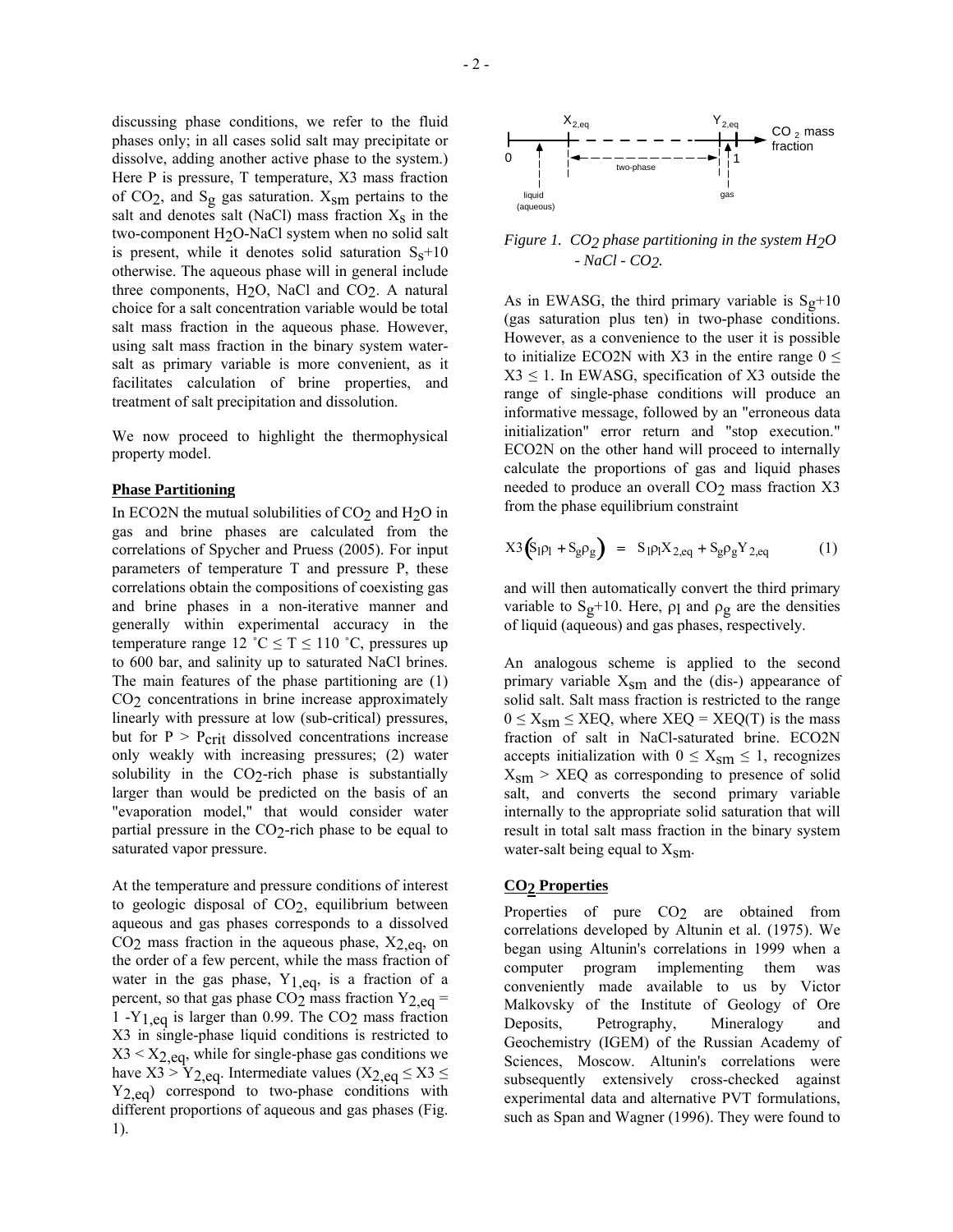be very accurate (García, 2003), so there is no need to change to a different formulation.

Altunin's correlations are not used directly in the code, but are used ahead of a TOUGH2/ECO2N simulation to tabulate density, viscosity, and specific enthalpy of pure  $CO<sub>2</sub>$  on a regular grid of  $(T, P)$ values. These tabular data are provided to the ECO2N module in a file called "CO2TAB," and property values are obtained during the simulation by means of bivariate interpolation. As shown in Fig. 2, the tabulation is made in such a way that for subcritical conditions the saturation line is given by diagonals of the interpolation quadrangles. On the saturation line, two sets of data are provided, for liquid and gaseous CO2, respectively, and in quadrangles that include points on both sides of the saturation line, points on the "wrong" side are excluded from the interpolation. This scheme provides for an efficient and accurate determination of thermophysical properties of CO<sub>2</sub>. The ECO2N<br>package includes a FORTRAN77 program includes a FORTRAN77 program "co2tab3.f" that implements Altunin's correlations and allows users to generate their own property tables.



*Figure 2. Schematic of the temperature-pressure tabulation of CO2 properties. The saturation line (dashed) is given by the diagonals of interpolation rectangles.* 

It was mentioned above that ECO2N does not use the concept of partial pressure for the  $CO<sub>2</sub>$  and  $H<sub>2</sub>O$ components in the gas phase. This makes it less straightforward to calculate thermophysical properties of the gas phase in terms of individual fluid components. We are primarily interested in the behavior of water-salt-CO<sub>2</sub> mixtures at moderate temperatures,  $T < 100$  °C, say, where water vapor pressure is a negligibly small fraction of total pressure. Under these conditions the amount of water present in the CO<sub>2</sub>-rich phase is small. Accordingly,

we approximate density, viscosity, and specific enthalpy of the gas phase by the corresponding properties of pure CO2, without water present.

Brine density  $\rho_b$  for the binary system water-salt is calculated as in Battistelli et al. (1997). Dissolution of CO2 causes an increase in brine density which, although small, is potentially important for the longterm fate of CO<sub>2</sub> plumes, as it will promote convective mixing throughout the permeable thickness of the storage aquifer (Riaz et al., 2006). ECO2N models the density of aqueous phase with dissolved CO2 by assuming additivity of the volumes of brine and dissolved CO2.

$$
\frac{1}{\rho_{aq}} = \frac{1 - X_2}{\rho_b} + \frac{X_2}{\rho_{CO2}}
$$
 (2)

where  $X_2$  is the mass fraction of  $CO<sub>2</sub>$  in the aqueous phase. Partial density of dissolved  $CO<sub>2</sub>$ ,  $\rho CO<sub>2</sub>$ , is calculated as a function of temperature from the correlation for molar volume of dissolved CO<sub>2</sub> at infinite dilution developed by García (2001). For typical temperature conditions of interest for CO<sub>2</sub> storage, the molar volume of dissolved  $CO<sub>2</sub>$  is approximately  $35 \text{ cm}^3$  per gram-mole, corresponding to a partial density of dissolved CO2 of approximately 1260 kg/m<sup>3</sup>. This is larger than brine density, which may vary between approximately 1000 kg/m<sup>3</sup> for pure water and approximately 1190 kg/m<sup>3</sup> for full halite saturation. According to Eq. (2), CO2 dissolution will therefore cause an increase in aqueous phase density.

Fig. 3 shows the relative density increases  $(\rho_1$ ρ0)/ρ0 in CO2-saturated NaCl brines as a function of salinity, calculated from the correlations used in ECO2N. Here,  $\rho_0$  is the density of brine without dissolved CO2, while ρ1 is the density of brine in equilibrium with a CO2-rich phase at prevailing conditions of (T, P). The temperature conditions in Fig. 3 correspond to depths of 1,000, 1,500, and 2,000 m, respectively, for continental crust with a typical temperature gradient of 30 ˚C/km and a land surface temperature of 15 °C. The data plotted in Fig. 3 were calculated for pressures that exceed hydrostatic values by approximately 20 bar, to allow for some overpressure of the stored CO2. The relative density increase is seen to be approximately 1.1 % for pure water, and decreases by more than an order of magnitude for NaCl-saturated brines. The strong reduction of CO2-induced density increase with increasing salinity is caused by two factors,  $(1)$  CO<sub>2</sub> solubility in brine decreases with increasing salinity, and (2) brine density itself increases with increasing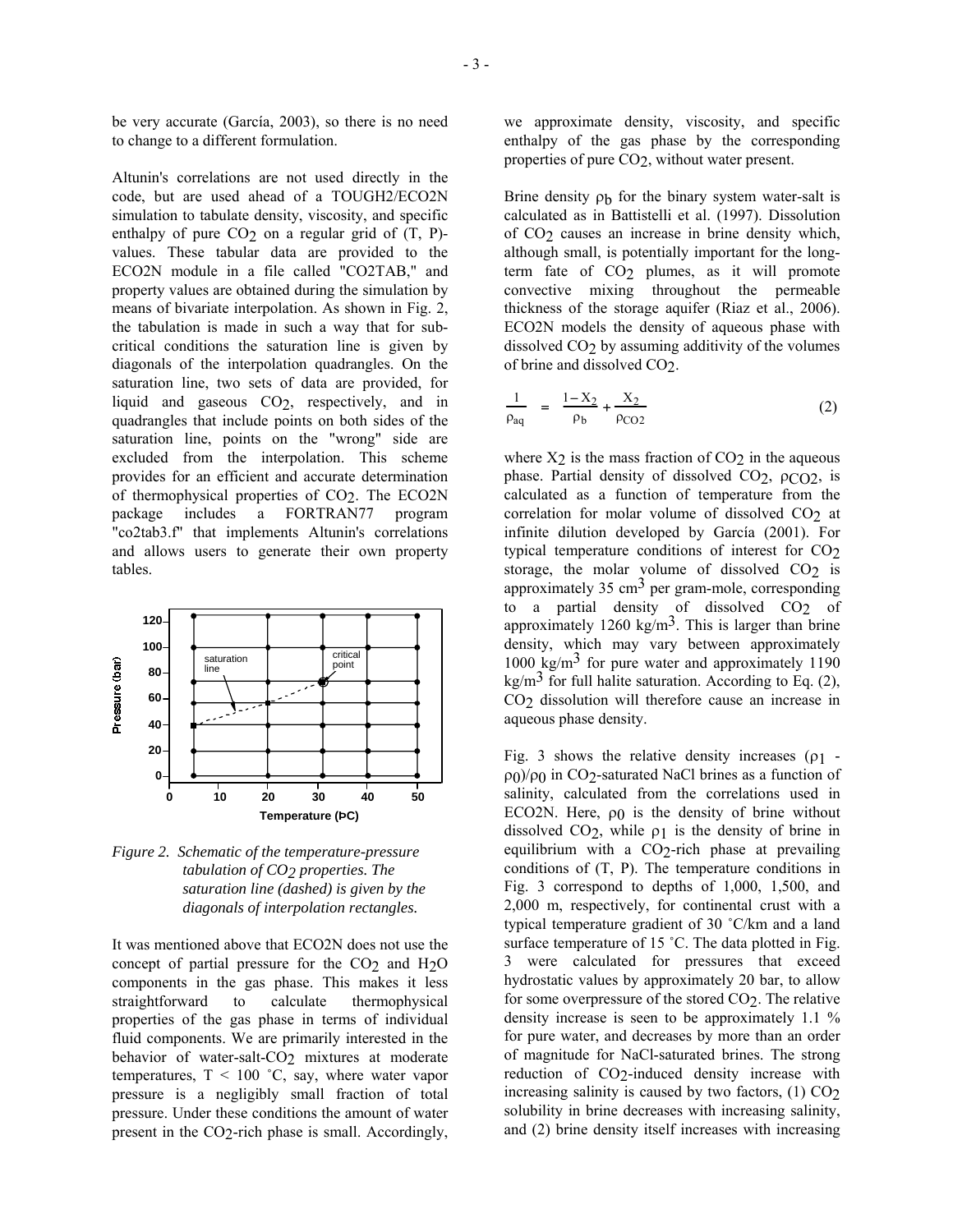salinity, so that mixing with a denser fluid (dissolved CO2) has less of an impact.



*Figure3. Relative increase in aqueous phase density from CO2 dissolution, as a function of salt concentration.*

The correlation for brine enthalpy used in EWASG becomes inaccurate below 100 ˚C for brines of high salinity. ECO2N uses a new correlation developed by Lorenz et al. (2000) that for saturated NaCl solutions is accurate down to 25 ˚C, and to lower temperatures for less concentrated brines.

## **APPLICATIONS OF TOUGH2/ECO2N**

An executable for the TOUGH2/ECO2N code is generated by compiling and linking the source code file eco2n.f with standard TOUGH2 V 2.0 modules, exactly like any of the other fluid property modules. A detailed discussion of ECO2N technical specifications along with illustrative applications is given in the user's guide (Pruess, 2005), which is available for free downloading on the Internet (http://www-esd.lbl.gov/TOUGH2/eco2n\_info.html). The sample problems provided with ECO2N include the three saline aquifer flow problems that had been part of a recent code intercomparison study (Pruess et al., 2002, 2004). Results are generally similar to the earlier LBNL submissions to that study, but show differences in those aspects that are sensitive to water partitioning into the CO<sub>2</sub>-rich phase. Our earlier calculations had modeled this partitioning as an evaporation process, which substantially underpredicts water uptake by the  $CO<sub>2</sub>$ -rich phase, and thus underpredicts dry-out and precipitation phenomena.

### **Radial Flow from a CO<sub>2</sub> Injection Well**

This is a basic problem of  $CO<sub>2</sub>$  injection into a saline aquifer, examining two-phase flow with CO2 displacing (saline) water under conditions that may be encountered in brine aquifers at a depth of the

order of 1.2 km. A CO<sub>2</sub> injection well fully penetrates a homogeneous, isotropic, infinite-acting aquifer of 100 m thickness (Fig. 4), at conditions of 120 bar pressure, 45 ˚C temperature, and a salinity of 15 % by weight. CO2 is injected uniformly at a constant rate of 100 kg/s. This problem had been included as test problem #3 in a recent code intercomparison project (Pruess et al., 2002, 2004); the full specifications are given in the ECO2N user's guide (Pruess, 2005).



*Figure 4. Schematic of radial flow problem.*

The problem has a similarity property which means that the solution depends on radial distance R and time t only through the similarity variable  $\xi = R^2/t$ , even when taking into account all the non-linearities due to PVT properties and two-phase flow (O'Sullivan, 1981; Doughty and Pruess, 1992). Figs. 5-7 show selected results as a function of the similarity variable. Simulated water mass fractions in the CO2-rich phase are larger by more than an order of magnitude in comparison to the evaporation model employed in our earlier simulations (Fig. 5). The Spycher and Pruess (2005) model for phase partitioning produces a more vigorous drying process, accelerating the growth of a dry-out zone around the injection well (Fig. 6), and giving rise to increased salt precipitation (Fig. 7). We note that all results submitted in the code intercomparison project by other groups also employed an evaporation model for water partitioning into the CO2-rich phase. To facilitate comparison with earlier simulations and other codes, ECO2N retains the evaporation model as a user-selectable option. When using this option, ECO2N produces results that are virtually identical to the earlier LBNL results in the code intercomparison project.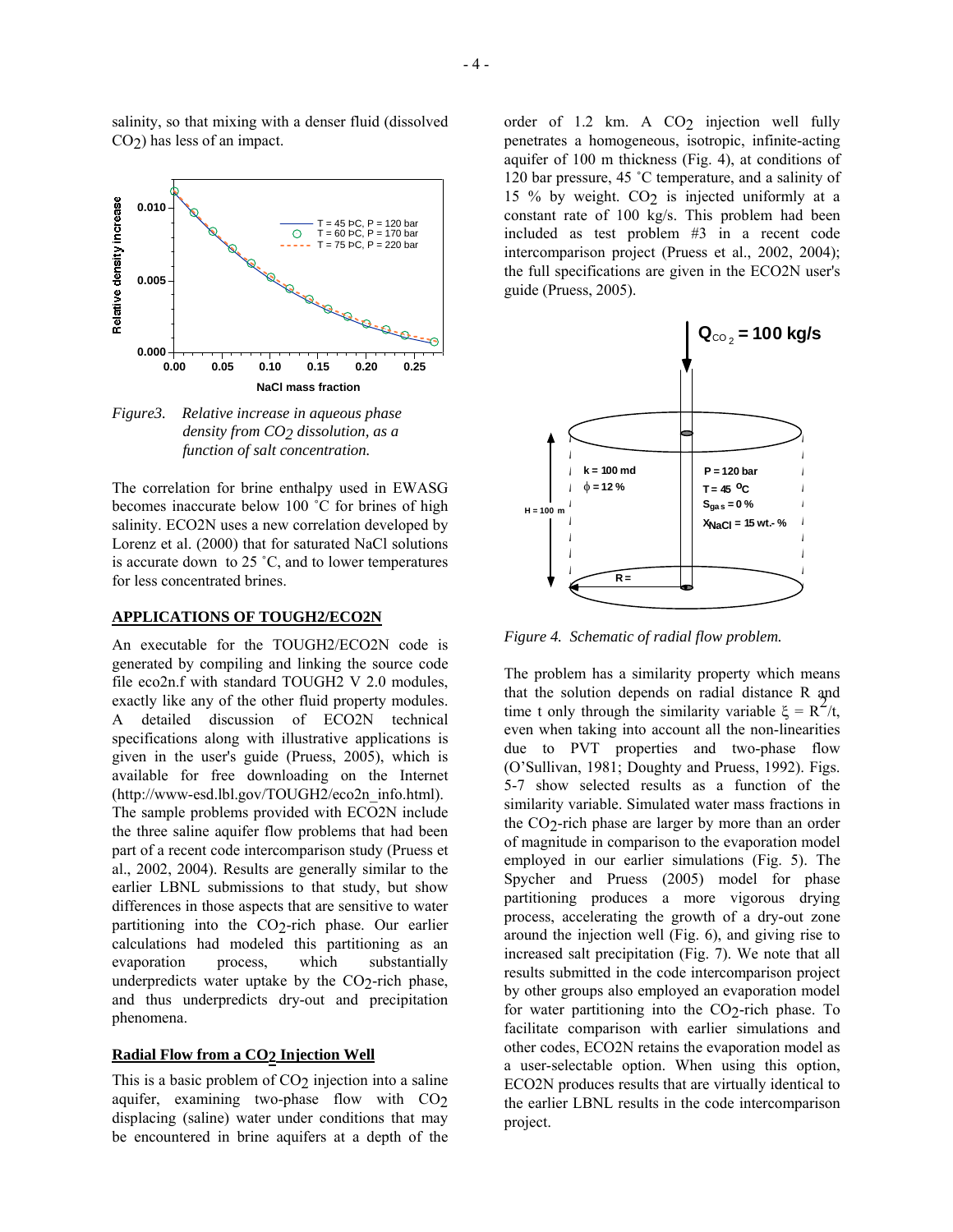

*Figure 5. Simulated water mass fraction in CO2-rich phase.*



*Figure 6. Simulated gas saturations.* 



*Figure 7. Simulated solid saturations.* 

#### **Three-Phase Zone (brine-salt-gas)?**

An interesting feature of our results for the radial injection problem is that precipitation of solid salt occurs only when grid blocks dry out. We do not see precipitation in the region beyond the dry-out zone, where two fluid phases, aqueous and gas, are present. Three-phase aqueous–gas–solid conditions are limited to a single grid block, moving outward with

time, at the outer boundary of the dry-out zone. This raises the question why no three-phase zone of finite thickness develops in this problem, and an additional simulation was performed to better understand the mechanism responsible for this. This additional simulation used the conditions obtained at the end of the run  $(8.64 \times 10^8 \text{ s} = 10,000 \text{ days})$  as initial conditions, except that gas saturations in the 10 outermost grid blocks of the dry-out zone, extending from  $R = 86.22$  m to  $R = 107.4$  m, were reduced from the calculated values of S<sub>g</sub>  $\approx$  0.963 to S<sub>g</sub> = 0.7. Thus, we artificially introduced a three-phase region of approximately 21.18 m length, in which aqueous phase saturation was S<sub>aq</sub>  $\approx 0.963 - 0.7 = 0.263$ . A continuation run was then made with all other parameters unchanged, and with the same CO2 injection as before. Results for the evolution of gas and solid saturations are given in Figs. 8 and 9. It is seen that the precipitation front at the outer boundary of the three-phase zone remains stationary while the dry-out front moves outward. Precipitation in the first



*Figure 8. Gas phase saturations at different times in the region around the artificially introduced three-phase zone.*



*Figure 9. Solid saturations at different times in the region around the artificially introduced three-phase zone.*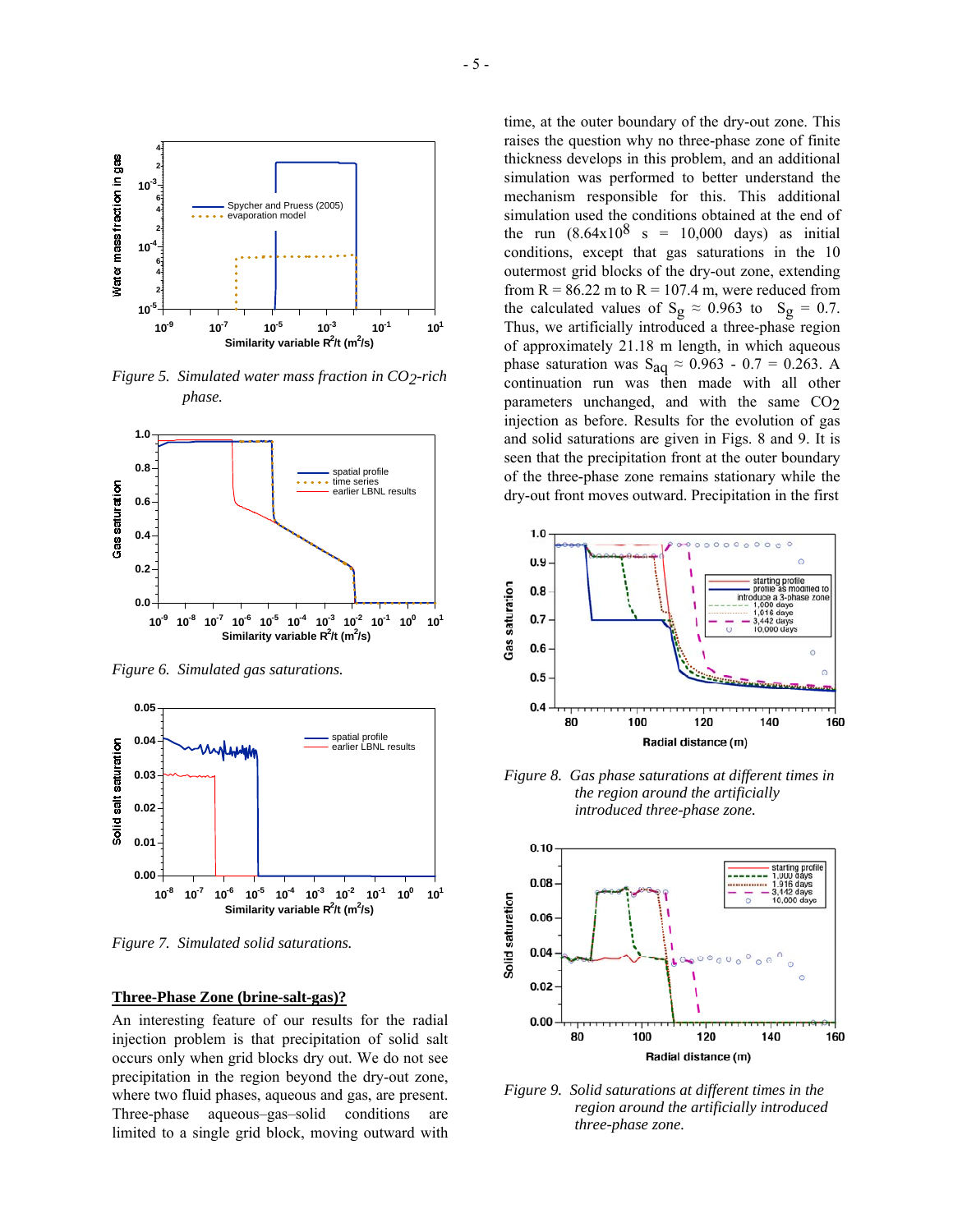grid block beyond the three-phase zone occurs only after the aqueous phase has been completely removed from that block by the flowing CO<sub>2</sub> stream. During the time it took for the artificially introduced threephase region to dry out (t  $\approx 1.66x10^8$  seconds), salt mass fraction in the fist grid block beyond the 3 phase blocks increased only slightly from initial 17.945 % to final 22.45 %, insufficient to initiate precipitation there.

The reason for this behavior can be understood in terms of water mass fraction in gas in the different regions. In the inner dried-out region, water mass fraction in gas is zero. In the three-phase aqueoussalt-gas zone beyond the dry-out zone, water mass fraction in the gas phase is approximately  $2.14x10^{-3}$ . Beyond this is a region where the aqueous phase is at the initial salt mass fraction of 15 %, and water mass fraction in gas has a slightly larger value of approximately  $2.35 \times 10^{-3}$ . (Water mass fraction in gas is slightly larger there because the brine is less saline than the NaCl-saturated brine in the region with solid precipitate, so more water partitions into gas.) This means that the dry gas picks up a substantial amount of water at the inner boundary of the wet zone, but takes up only a small amount of additional water (mass fraction of  $2.35 \times 10^{-3}$  - $2.14x10^{-3} = 0.21x10^{-3}$  when it moves from the region with solid salt to the outer region without precipitate. Thus, water removal by the flowing  $CO<sub>2</sub>$ stream is vigorous at the outer boundary of the dryout zone, but only a small amount of additional water is transferred to the gas phase as it enters the region without solid salt. As a consequence, the dry-out front at the "near" (low radius) end of the three-phase zone moves outward at far greater speed than the precipitation front at the "far" end of this zone. This makes the three-phase zone self-sharpening, and prevents it from growing to finite length. The outcome is that under the conditions specified in this problem, development of a spatially extensive zone with solid salt and NaCl-saturated brine is not possible.

## **CONCLUDING REMARKS**

ECO2N is a new fluid property module for the multiphase, multicomponent simulator TOUGH2, Version 2.0. It provides capabilities for modeling advective and diffusive flow and transport in multidimensional heterogeneous systems containing H<sub>2</sub>O - NaCl - CO<sub>2</sub> mixtures. Process capabilities include coupling between fluid and heat flow, partitioning of H<sub>2</sub>O and CO<sub>2</sub> among different phases, and precipitation/dissolution of solid salt. The code represents thermophysical properties of brineCO2 mixtures generally within experimental accuracy for the range of conditions of interest in geologic disposal of CO2. A fluid property table provided with ECO2N covers temperatures from ambient to 103 ˚C and pressures from ambient to 600 bar. Software to generate property tables is provided with ECO2N, making possible applications to a more extensive range of conditions. Super- as well as subcritical conditions may be modeled, but the code currently has no provisions to treat separate liquid and gas CO2 phases, or transitions between them.

Mixtures of H<sub>2</sub>O - NaCl - CO<sub>2</sub> with phase change between liquid and gaseous CO<sub>2</sub> at subcritical conditions can be modeled with another fluid property module "EOSM," which includes all seven possible phase combinations in the system aqueous– liquid CO<sub>2</sub>–gaseous CO<sub>2</sub> (Pruess, 2004). The development of EOSM is ongoing, and we hope to be able to release this code to the public at some future time.

## **ACKNOWLEDGMENT**

Thanks are due to Tianfu Xu for a careful review of the manuscript and the suggestion of improvements. I thank Richard Fuller of Princeton University for interesting discussions. This work was supported by the Zero Emission Research and Technology project (ZERT) under Contract No. DE-AC02-05CH11231 with the U.S. Department of Energy.

### **REFERENCES**

- Altunin, V.V. *Thermophysical Properties of Carbon Dioxide,* Publishing House of Standards, 551 pp., Moscow, 1975 (in Russian).
- Battistelli, A., C. Calore and K. Pruess. The Simulator TOUGH2/EWASG for Modeling Geothermal Reservoirs with Brines and Non-Condensible Gas, *Geothermics*, Vol. 26, No. 4, pp. 437 - 464, 1997.
- Doughty, C. and K. Pruess. A Similarity Solution for Two-Phase Water, Air and Heat Flow Near a Linear Heat Source in a Porous Medium, *J. of Geophys. Res.*, Vol. 97 (B2), pp. 1821 - 1838, 1992.
- García, J.E. Density of Aqueous Solutions of CO2, Lawrence Berkeley National Laboratory Report LBNL-49023, Berkeley, CA, 2001.
- García, J.E. *Fluid Dynamics of Carbon Dioxide Disposal into Saline Aquifers,* PhD Thesis, University of California at Berkeley, December 2003.